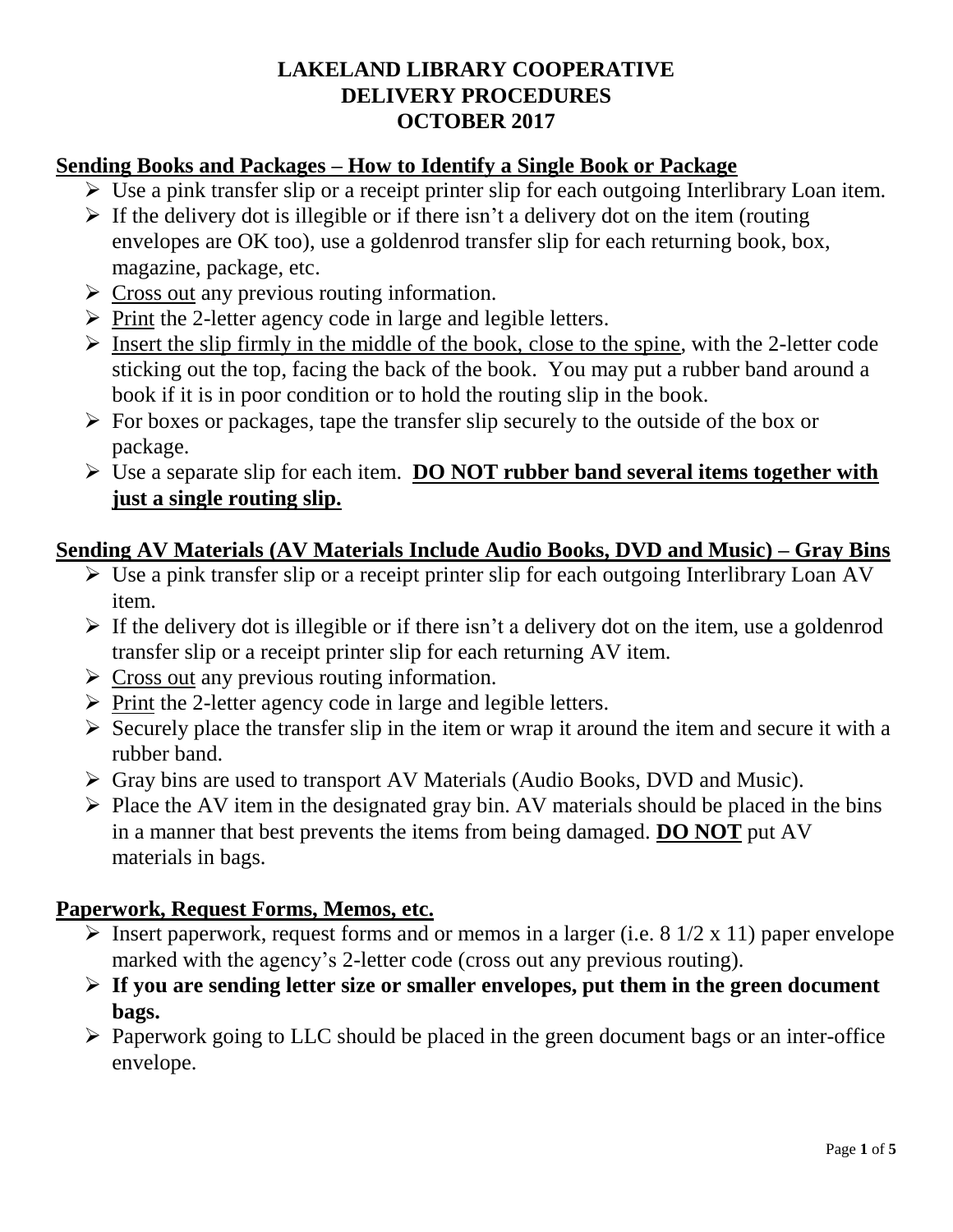# **LAKELAND LIBRARY COOPERATIVE DELIVERY PROCEDURES OCTOBER 2017**

# **Delivery Bags – What Goes in a Bag – How to Label a Bag**

- $\triangleright$  A majority of the Inter-Library Loan books will be packed in bags that will be going to Lakeland to be sorted. **LL** should be printed on the tags of these bags.
- $\triangleright$  To send a large number of items to one agency, use a separate delivery bag(s) and label the bag(s) appropriately.
- $\triangleright$  Similar to above, if there are enough items (i.e. more than 10 books) going to a library that is positioned down the delivery route, place the items in a separate bag(s) and label the bag(s) appropriately. If there are fewer items (i.e. less than 10 book) going to a library positioned down the delivery route, the items can be placed in the blue bin. The driver will separate and deliver the items accordingly.
- $\triangleright$  Clearly print the 2-letter agency code on the tag stack attached to the bag. It is not necessary to label the bins.
- $\triangleright$  It is ok to use a tag multiple times. Previous agency codes should be crossed out and completely filled tags should be removed.
- Lakeland delivery staff will replenish the tag stacks to Lakeland Bags as needed.
- **Do not staple the tag to the bag.**

# **Delivery Bags - General Instructions**

- $\triangleright$  The primary method of transporting books is by packing them in delivery bags.
- $\triangleright$  Blue bins are primarily used to transport books going to libraries positioned down the delivery route, oversized books and paperwork. However, instead of over-packing a bag, it is ok to put a few books (i.e. less than 10) in the blue bin as long as the bin is not overfilled and the lids can close properly.
- $\triangleright$  Outgoing items should be packed neatly in the delivery bags and bins and left in your delivery pick-up area.
- $\triangleright$  Drivers are not able to pick up items that are not in bags, bins or a cardboard box.
- $\triangleright$  When using bags, be sure that they are correctly labeled. How to label a bag is described above.
- $\triangleright$  For the protection of the books and to facilitate delivery, avoid packing books in paper bags, plastic bags, grocery bags or boxes. Let the Driver know if more bags are needed. A note requesting additional bags can be left in the outgoing blue bin.
- $\triangleright$  If you have a larger item that is securely packed in a cardboard box and properly labeled, it is not necessary to put it in a bag.
- Cataloging items can be sent in boxes labeled "LL Cataloging".
- $\triangleright$  Any questions about the Delivery Procedures can be directed to the Driver. The Business Manager at Lakeland can also be contacted (616-559-5253 ext 202 or terry@llcoop.org) with any questions regarding delivery.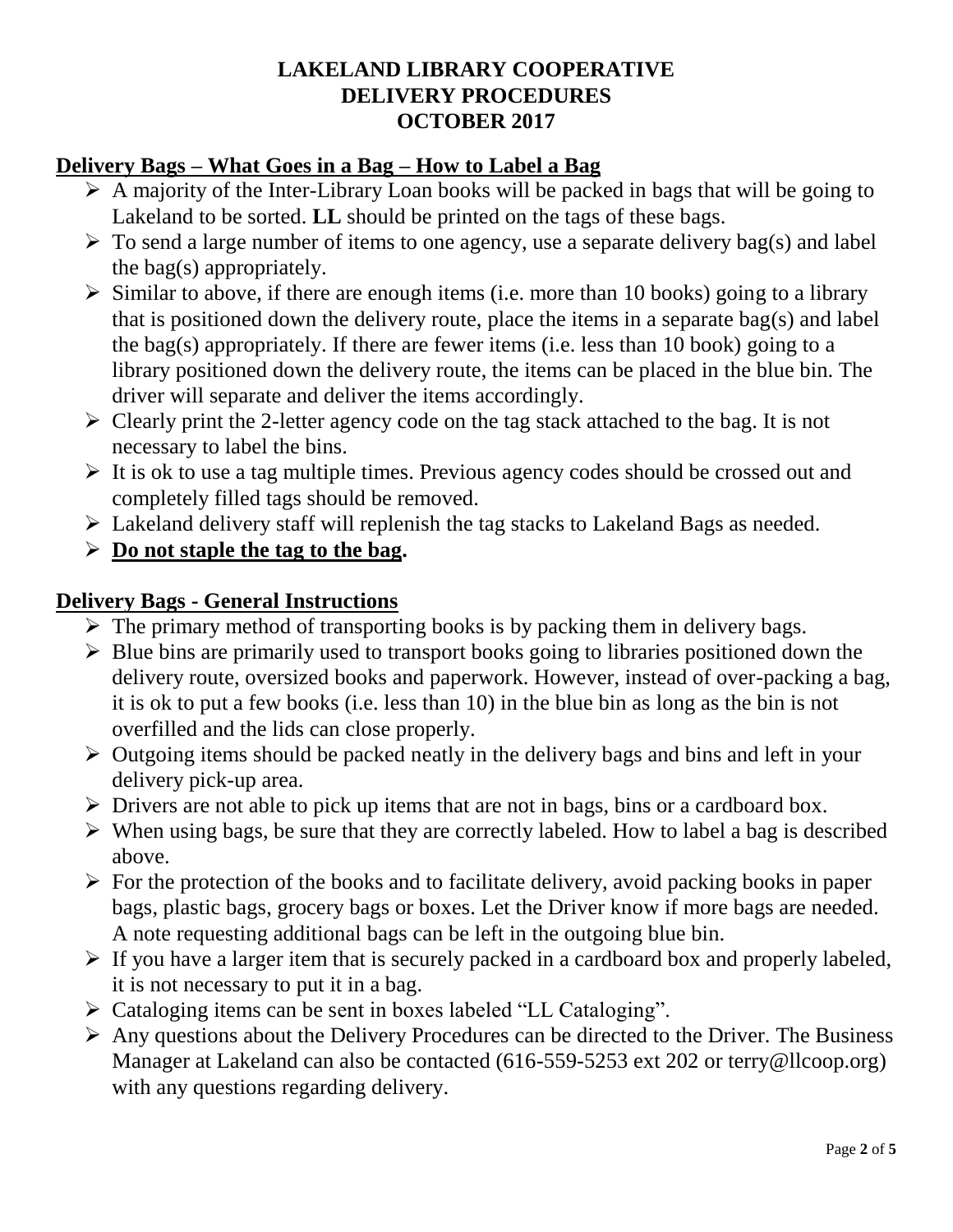# **LAKELAND LIBRARY COOPERATIVE DELIVERY PROCEDURES OCTOBER 2017**

# **Delivery Bags - How to Pack a Delivery Bag**

- $\triangleright$  A properly filled and tied delivery bag helps to protect the books from being damaged against normal delivery wear and tear and from the weather, primarily water and facilitates delivery.
- $\triangleright$  A delivery bag is 13" wide x 9" deep. When packing a bag, start by placing 2 regular size books (i.e. 6" x 9") spine to spine on the bottom of the bag. Continue to fill the bag, making sure that the books are even.
- $\triangleright$  Paperback books (i.e. 4" x 6.5") can be placed on top of the regular size books. 2 paperback books can be put spine to spine on top of one regular size book (i.e. 6" x 9"), again, making sure that the books are even.
- $\triangleright$  Packing the books spine to spine helps to prevent the books from being damaged.
- $\triangleright$  Larger and or irregular sized books (i.e. 7" wide or larger) can be laid over the smaller sized books.
- $\triangleright$  DO NOT put books on the sides of the bag. They must be laid flat. If a book cannot be laid flat in a bag because it is too large, the book can be put in the blue bin.
- $\triangleright$  Do not put paperback books on top. A hard cover book should always be the top book.
- $\triangleright$  In addition to being carried, delivery bags are sometimes placed on carts and eventually stacked on top of one another when being transported. Placing a larger flat book (i.e. 7" wide or larger) on the top of all the other books helps to stabilize the bag.
- $\triangleright$  Bags should not be overfilled. To facilitate delivery, provide maximum protection to the books and to maintain the weight of the bag to 40 pounds, it is better to under fill a bag than to overfill it.
- $\triangleright$  Each bag should be properly tied. The top part of the canvas will entirely cover all of the materials in a properly filled and tied bag.



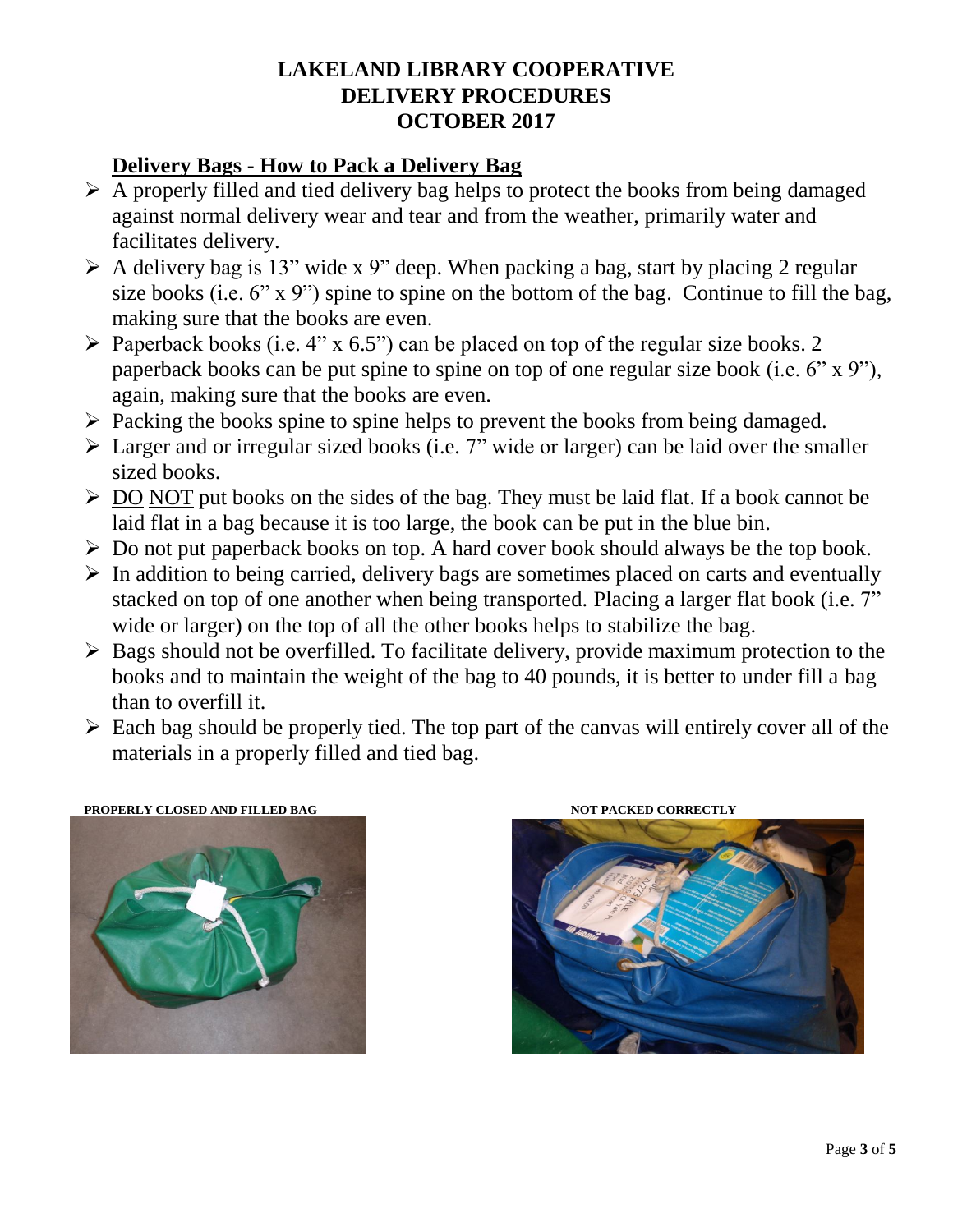# **LAKELAND LIBRARY COOPERATIVE RIDES DELIVERY PROCEDURES OCTOBER 2017**

Here are the links to instructions for RIDES Delivery for returning items that do not belong to libraries in our system. Once the items are packaged and labeled, put them with your regular LLC delivery for the driver to pick up.

When you have pulled the items that have been requested from your library on MeLCat follow this process:

- Place a MeLCat Bookband or Label on each item you are sending out. Place your MeLCat paging slip inside the book. If you are processing returned items, check them in on Sierra and proceed to the next step.
- $\triangleright$  Open the RIDES Delivery website: [http://mcls.org/w/rides\\_labels/selector.cfm](http://mcls.org/w/rides_labels/selector.cfm)
- $\triangleright$  Print labels and package items following instructions per the links below:
	- o The items must be placed in a padded envelop. Instructions for packaging materials can be found at: <http://www.mcls.org/rides/policies-procedures/#Packing>
	- o Packages must have a label put on the outside. Instructions for printing labels can be found at: <http://www.mcls.org/rides/policies-procedures/#Labels>
	- o Choose plain paper or labels (6 per page) and then the Print button. Avery 6464 labels are stick on removable labels designed to be used with a specific size Avery Label stock (6 per sheet). If you wish to use that format, you need to purchase the requisite Avery label stock from your regular supplier.
	- o If MeLCat items are going to other LLC libraries on the shared Sierra system, RIDES labels are not required. Place a pink delivery transfer slip or print the transit slip to transfer those items to another Lakeland member library.
- $\triangleright$  Place your items in the LLC Delivery Bags. When Lakeland receives them, the items will be placed in the RIDES Delivery bins and picked up at Lakeland.
- Do not send unlabeled/unpackaged items to Lakeland. Libraries are responsible for packaging both items that are being shipped out from your library and items that are to be returned to the owning library after your patrons are finished with them.